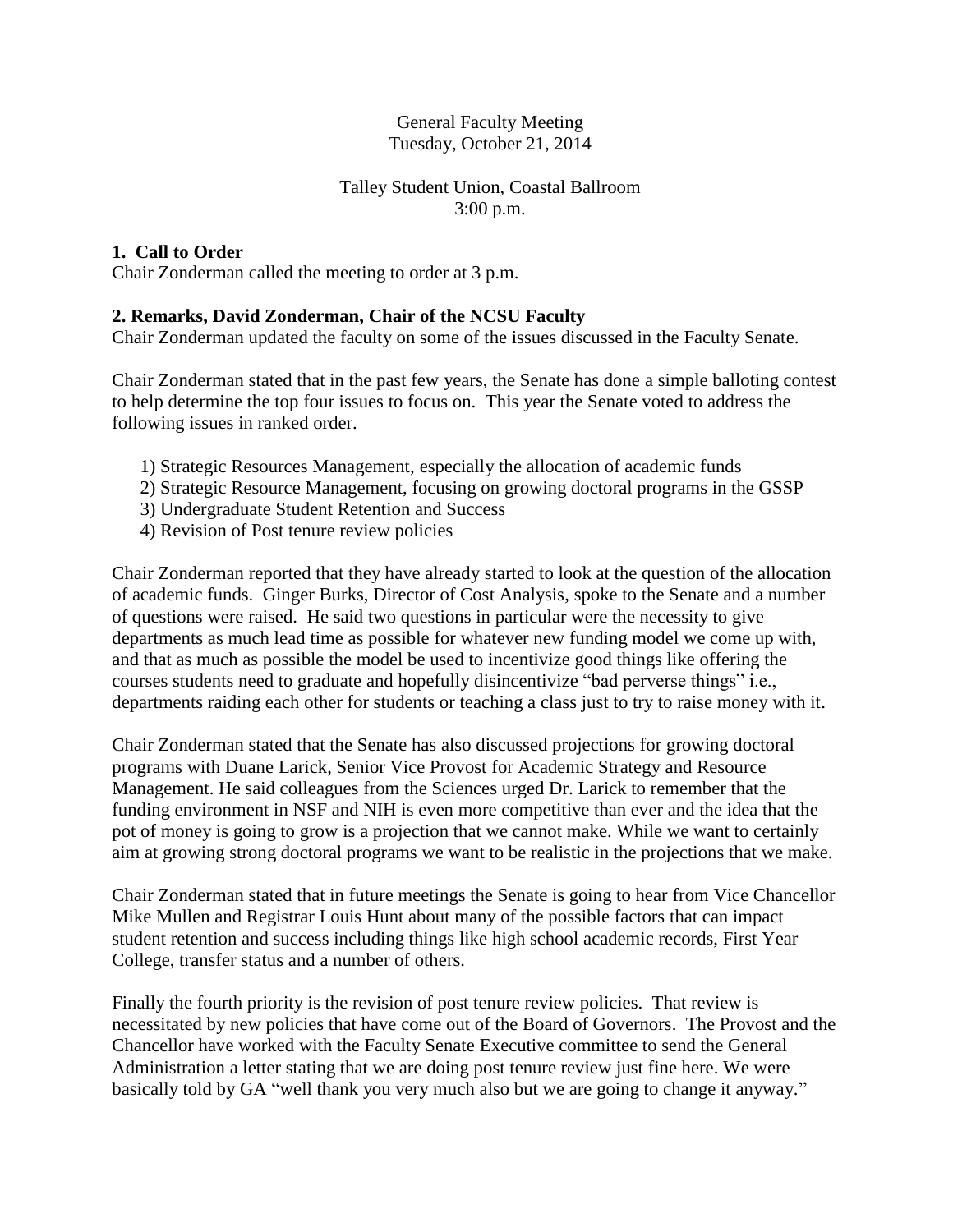Chair Zonderman said he doesn't think the changes are going to be drastic because some things are already being done here that are not being done on other campuses, but we do have to make some revisions and that is in the hands of a task force led by Vice Provost Betsy Brown.

Chair Zonderman stated that one other issue that is generating a lot of discussion on college campuses nationwide is the need to address openly and honestly the problem of sexual assault. Recently the Faculty Senate heard from Captain Kendrick from the University Police Department, Sarah Lannom from the Office of General Counsel, and Student Body President, Rusty Mau who is part of a group of Student Body Presidents from around the country working with the White House on an initiative addressing this issue.

#### **3. Approval of the Minutes, Dennis Daley, Secretary of the Faculty**

The minutes of the March 4, 2014 General Faculty meeting were approved as submitted.

#### **4. Progress "Report Card" on University Strategic Plan, Chancellor Woodson**

Chancellor Woodson reminded the faculty that we are in the middle of the strategic plan and that the first three-year implementation plan was launched in 2011; today he will be reporting against the progress of that first phase of implementation.

Chancellor Woodson reported that goal number one for NC State was student success. He said an indication of progress to date is that the central part of our strategic plan for student success was really a meaningful enrollment plan. Some will recall that NC State was on an unsustainable chart of growth, particularly with undergraduate admission and the freshman class.

Chancellor Woodson said there were increasingly large freshman classes that resulted in challenges in early gateway courses that students weren't being successful in. Our retention rate and our graduation rate were going down and we had some issues. We did it because we thought it was our pathway to financial heaven; we thought we were going to be paid for it. The money never came in the way that inspired us to future growth. We put an enrollment management plan in place that has us capping the freshman class. We had a peak of around 4700 freshmen and decreased it down to 4200 allowing some growth for transfer students and growing the graduate program. This is translating into a lot of success.

Chancellor Woodson stated that they also implemented an enrollment wizard, putting more tools in the hands of the students. The students could understand where they were in their progress toward degree, using technology to help them access where they were along their learning path. If they had an interest in changing majors, they could explore online what that would look like and how big of a challenge that would be. He noted that the enrollment wizard is paying off.

Chancellor Woodson stated that they also created an advising dash board. A lot of these things came out of the taskforce for student success. The task force identified some of the key hurdles that were impediments to students' success and an advising dash board that allowed an adviser quickly to see graphically where a student was in their educational journey and what they could do to get there more quickly has been a valuable tool.

Chancellor Woodson reported that they also centralized the change of degree application so that students who would like to move into a different degree program would have one simple process to go through. The big change was the structure of Academic and Student Affairs. We merged DUAP with Academic Affairs to create the Division of Undergraduate Academic and Student Affairs (DASA). We spent money to hire more professional advisers both centrally and in the colleges and we have invested in living and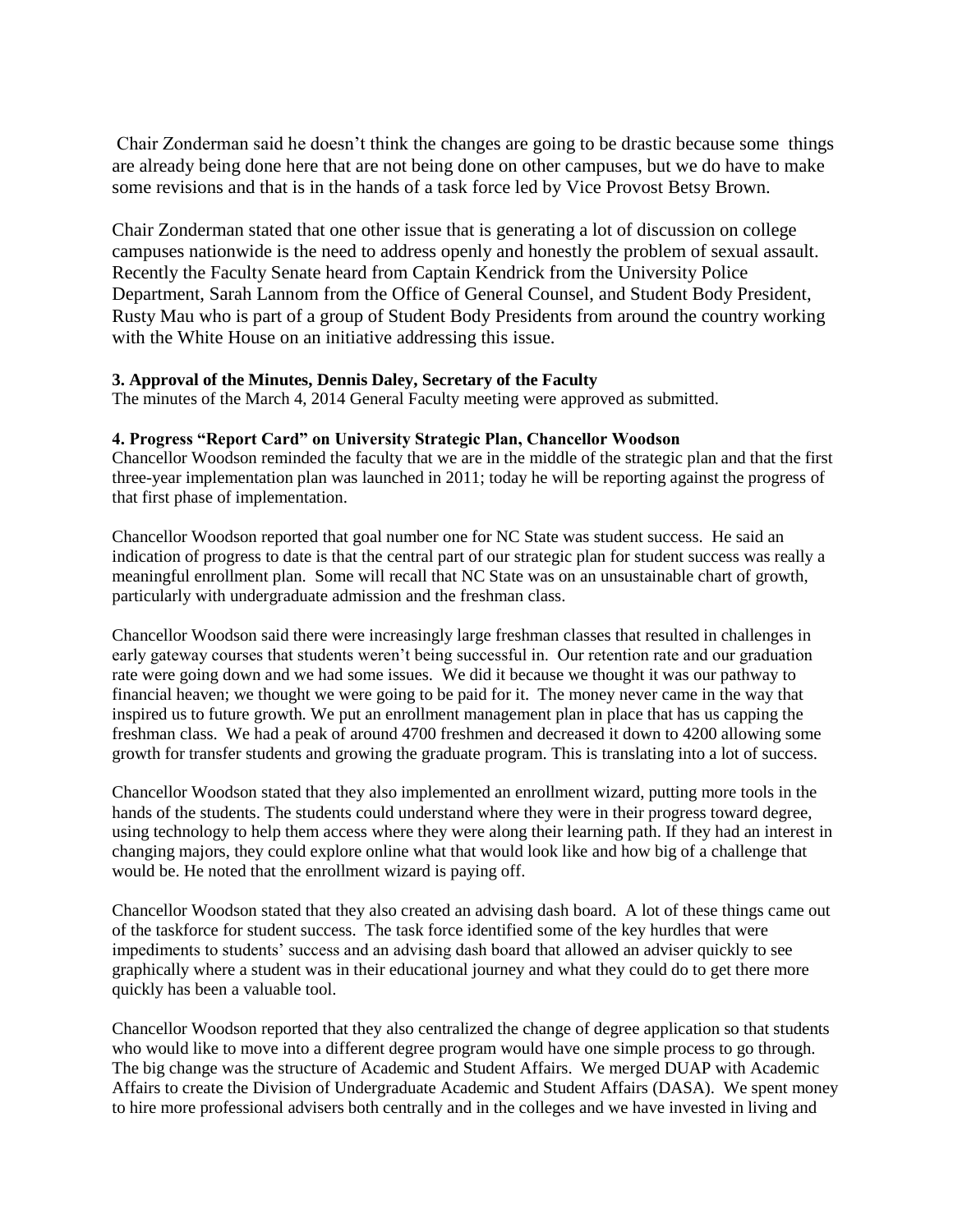learning villages which are critical to students' success. There are now fourteen living and learning villages with the most recent one being the Entrepreneurship Village that is located in Wolf Ridge Apartments on Centennial Campus.

Chancellor Woodson stated that the largest change that cost a lot of money and was also critical to our students' success was changing the tuition model for distance education. He explained that there was a disincentive on this campus where there was an additional charge for our own students to take a distance education course. That was changed because it was the right thing to do. We also continued the large course redesign to help students succeed.

Chancellor Woodson reported that the enrollment profile is down a bit relative to the baseline, which was expected, because when you change the freshmen admissions process that trickles throughout enrollment. He said they plan to stabilize undergraduate enrollment somewhere in the 25,000 range this year, which is where it should be.

The undergraduate admission enrollment profile is growing. The quality that the students come in at is dramatically increased in terms of SAT and GPA. The admission profile (number of students in the top 10% of their class) has increased to more than 50 percent.

Chancellor Woodson stated that diversity is a challenge for the university. He urged everyone to work hard to grow both gender diversity and ethnic diversity. In terms of diversity, the university is less white than it has ever been. He stated that they are struggling with African American admissions and noted that it is something that we have to be very attentive to. He said it is a very competitive world out there for underrepresented students and we don't put a lot of money on the table. Our merit based scholarship pool at NC State is one of the lowest of all of its peer groups. It is something that the campaign will focus on.

Chancellor Woodson stated that the retention rate is at an all-time high at 93 percent. We are improving the graduation rate. This year's graduation rate is a reflection of the largest class in the university's history. Graduate student completion rate is quite strong for masters and is growing for doctorates. If you look at the number of degrees granted, the Associates Degree will remain relatively flat at NC State. That is essentially the Ag Institute and there is not a plan for that to change dramatically. Baccalaureate degrees are increasing and as graduation rate improves and the time to degree shrinks, we will be able to admit more students. Master degrees are improving and our largest graduating class for doctoral degrees is 494, which is the top twenty number for research intensive universities. DVM degrees are trending up because we are starting to admit classes of 100. Over the course of the next three years you will see more DVM graduates.

Chancellor Woodson stated that scholarship and research and interdisciplinary scholarships were two of the main goals of the plan. There we will point to the Chancellor's Excellence Program of which the first iteration is nearing completion. Also, the University Faculty Scholars Program is in its third year. We have gone through some rather dramatic college realignments, creating the College of Sciences and the resulting changes in the College of Ag and Life Sciences. That has gone through and we are now in the phase of really standing up both of those enterprises.

We have also enhanced our policy supporting interdisciplinary faculty, making sure that those faculty that straddle the disciplinary lines have an opportunity to tell their story through the promotion process and we have worked hard to enhance research support.

*Faculty Profile*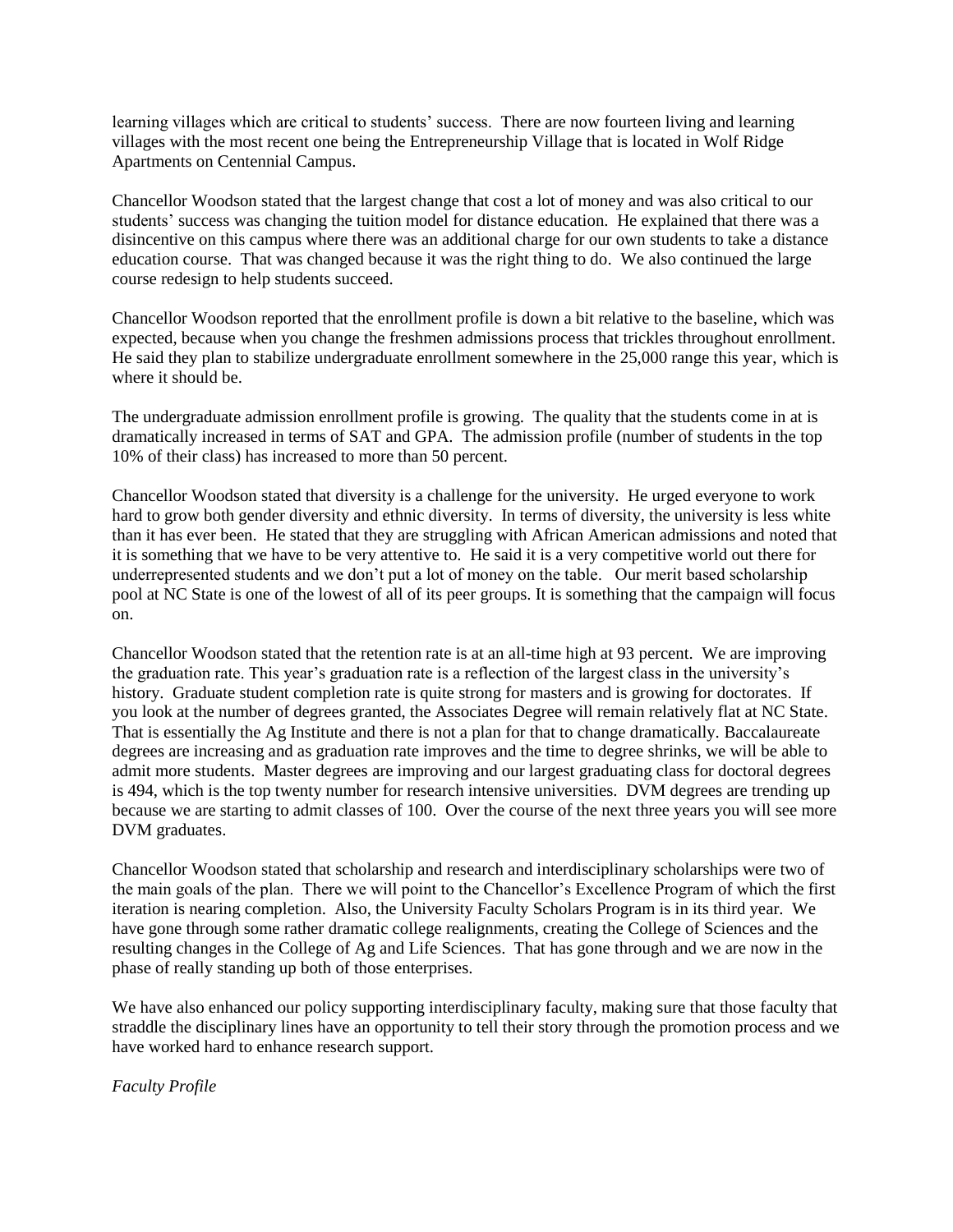Chancellor Woodson stated that we are seeking to grow the tenured and tenured-track faculty. Obviously that has been a real challenge in a fiscal limited environment. We haven't lost ground in spite of some of the economic challenges.

We are at an all-time high in terms of post-doctoral scholars. Again 494 is a top twenty institution number in terms of the post docs that we employ. That is a dramatic increase for and reflects the hard work of the faculty that brings in resources.

Chancellor Woodson reported that for the research expenditures, we are up 417 million this year and that is an all-time high. Federal support is at an all-time high at 177 million this year. Nonfederal support is also increasing, predominantly because of some of our partnerships with the private sector. We are also receiving increases in research expenditures for tenured and tenured track faculty from both federal and non-federal sources. Frankly those numbers from last year don't reflect some of the very large awards that were granted to NC State last year, which will start to come through the system this year. The Provost Office has issued a call for a smaller but continued effort to keep hiring in some of these clusters.

#### *Organizational Excellence*

Chancellor Woodson reported that there has been some progress, but there is still more progress to be made. The Office of Institutional Equity and Diversity has been consolidated. We have also consolidated Extension, Engagement & Economic Development through some realignment that has eliminated a Vice Chancellor position and we also created the Division of Academic and Student Affairs consolidating two administrative leadership positions into one organization.

We have made some progress with Shared Services. We have created an Onboarding Center to help new employees get on board quickly by going to one organization and getting the services they need to join the NC State family.

Academic Effectiveness and Efficiency Review is something that we do every year. We have had an academic program review task force. We have had some program consolidations and we have an ongoing process for annual review.

The most dramatic thing that represents our organization and our culture is the James B. Hunt Jr. Library. Students are so inspired by the critical investments we have made in both the Hunt and Hill Libraries. It makes a huge difference in the lives of our students.

We received a report on the progress of the Office of Institutional Research and Planning yesterday. We have gone through reaccreditation and hope that we will be accredited to continue to offer 34,000 students a degree.

Chancellor Woodson said he hopes some of you have seen progress in rebranding the university, not changing it but elevating the way people think about NC State. We needed to elevate the overall university brand. We need to constantly remind ourselves that we are a university, held together by wonderful colleges that have their independence, but at the end of the day it is the brand of the institution that helps carry the weight and Brad Bohlander and his colleagues have done a great job of rethinking that.

We have also gone through the promotion and reappointment review. Most ranking agencies rank us based on spending more per students than our peers, not less. The Board of Governors and General Administration holds one of the metrics by which we are funded to be more efficient in the granting of degrees and as a result to spend less per degree. We are doing that because we have had less money to spend. My hope is to reverse this trend.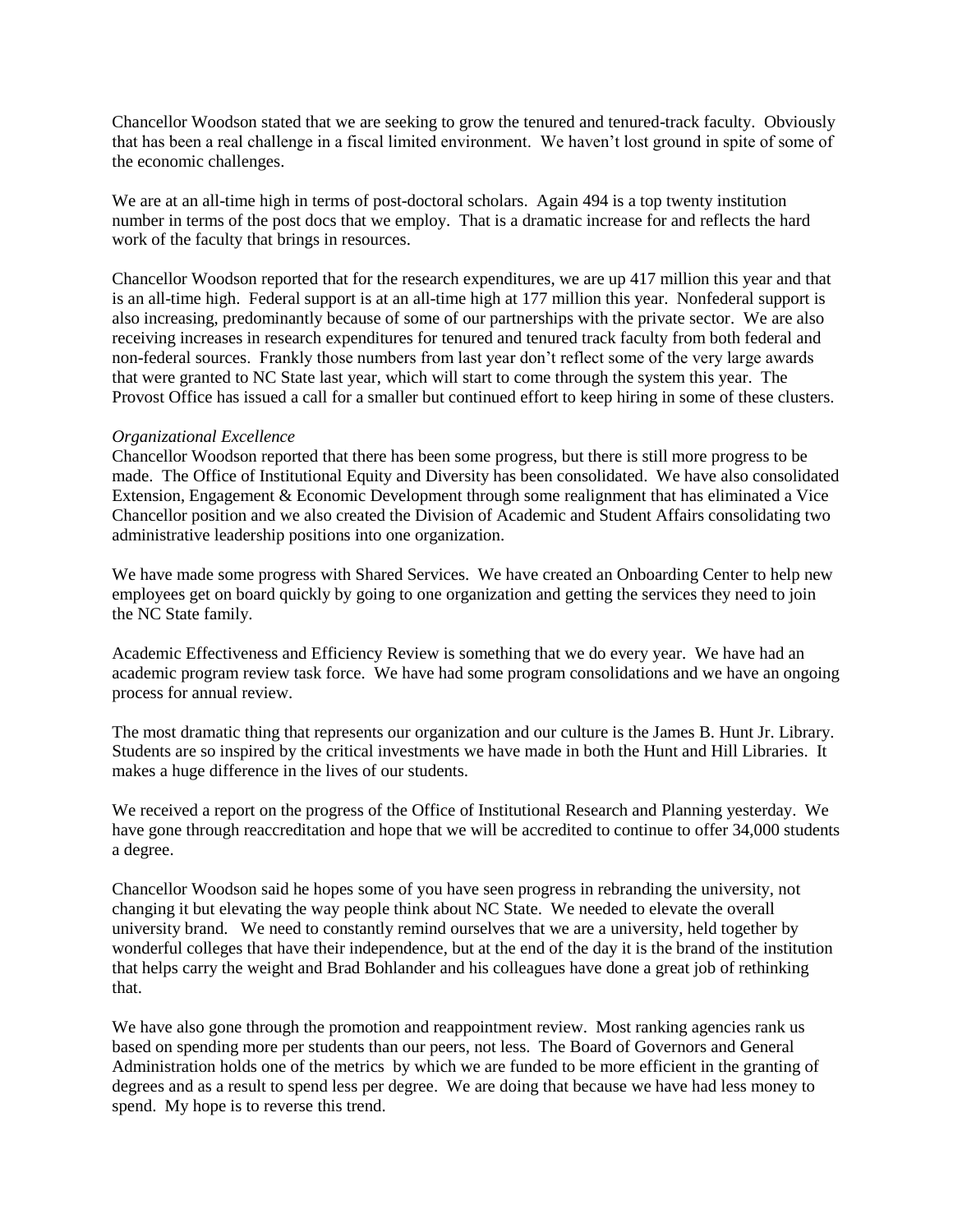Chancellor Woodson reported that annual giving is something that we are proud of the changes. Last year we raised \$117 million in cash and the year before that \$131 million and prior to those two years we had never raised more than \$90 million. We have also in the last two years had gifts and new commitments of close to \$200 million each of those two years. If the market will stop going up and down, by the end of this year our endowment will be more than one billion dollars.

#### *Tenured/Tenure-track Faculty*

Chancellor Woodson reported that women faculty are increasing, flat with non-tenure track. He said we have got to keep working on the number of underrepresented faculty. The numbers are better, but they are low. Our students need to see themselves in the classroom and they need to be inspired by people that look like them and have a culture and history that they have had.

Chancellor Woodson stated that he is very proud of some work that that has been done in large grants. Vice Chancellor Terri Lomax deserves a lot of credit for this. We have started to build a number of both international hubs and research hubs. We received a \$10 million grant from the Belk endowment to work with Carolina and Duke on something called the college advising core. This is where you send young idealistic recent graduates to rural high schools around the state to mentor young people to help them understand what it takes to get into a college like NC State. You would be shocked to know that the ratio of students to counselors is 800 to 1. High school counselors need help.

Chancellor Woodson stated that we have to get more of our students exposed to study abroad and to do that we have to raise money. The last two years he has used about fifty percent of the discretionary resources that he receives through the greatest needs funds for study abroad and the remaining half for undergraduate research. He said there are no two activities that define the success of a student more than those two experiences and we need students that don't have the means to study abroad to take advantage of that.

Coop rotations are critical for NC State and those numbers are improving.

The commercialization efforts at NC State are also improving. This past year we signed 145 new commercialization agreements and licensing agreements for technology, and we had ten new startup companies.

Chancellor Woodson stated that rankings aren't everything but people pay attention to them. Students and alumni certainly pay attention to them. It is something that we have to pay attention to. We don't manage for rankings, but if we are successful the rankings will improve and they are improving. We are up to  $95<sup>th</sup>$  in overall national universities, 43 among publics. It's a good trajectory and we are on a good course.

Chancellor Woodson explained that these rankings from US News are in each of the areas that they rank the university. The overall ranking is 95<sup>th</sup> and in many of the measures we have a better ranking than our overall ranking. We are 176st out of the top 280 tier one universities in faculty resources. Faculty resources are salaries that we pay faculty. The other part of faculty resources is how many classes have fewer than twenty students. The small privates are always going to win in this game. We know we are never going to compete with Wake Forest with the ability to have small classes, but we can do better than we are doing. This is something that we have to work on.

#### *Questions and Comments*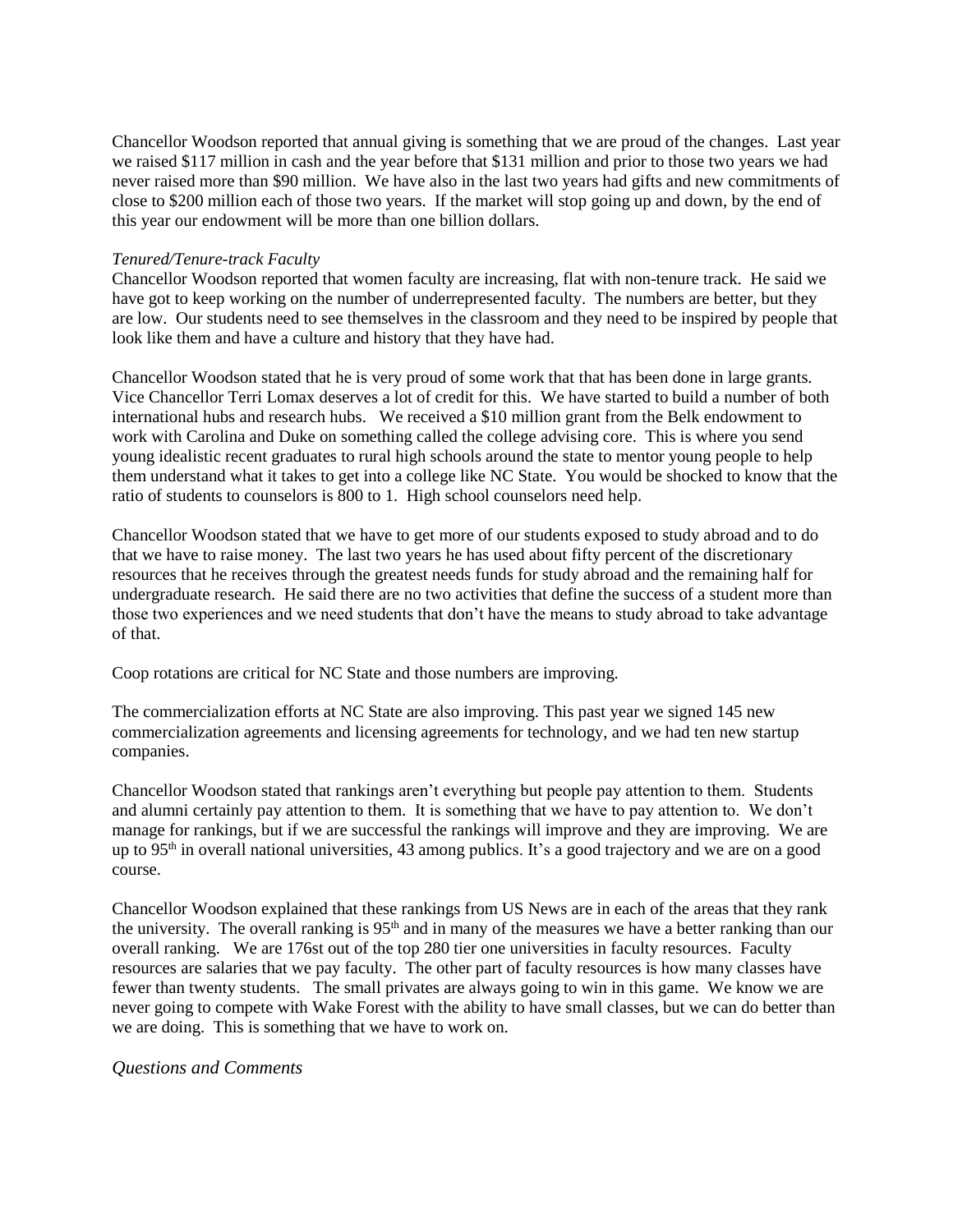#### *Will you comment on the possible role of incoming students and community colleges?*

Chancellor Woodson stated that community colleges are going to increase as a source of students for us. We have to be realistic about the financial situations with a lot of families and frankly our higher admissions policies. We have to be prepared through good articulation agreements and a clear understanding. They are getting better but it is still a small number for us. This year we transferred about 1300 students to NC State and approximately 900 of those were from community colleges. The data will tell you that they are as successful as our starting students, but it is going to increase for both NC State and UNC Chapel Hill.

## *Question regarding six year graduation rate of community colleges.*

Chancellor Woodson said he certainly takes it into account. There are two ways to measure the time to get a degree versus what the time frame within which you get the degree. If you ask how many semesters was a full time student enrolled at NC State before they graduated, it is 8.4, so that is a little more than four years. A lot of our students take a year off for many reasons. Unfortunately the federal system for measuring graduation rate is defined by the Department of Education. The only way we can compare ourselves to our peers and be held accountable to those comparisons is to use something that we all do and that is the six year graduation rate.

## **5. Strategic Resource Management, Provost Arden**

Provost Arden announced that Dr. Betsy Brown, Vice Provost for Faculty Affairs, will be retiring at the end of this academic year.

Provost Arden commented on the next phase of the strategic plan. He stated that in the next phase we are going to be looking at developing the next implementation plan. Although this is a nine year strategic plan, we have deliberately broken it into three-year implementation phases. We have been looking at developing this next three-year plan and have taken input from faculty, deans, and others. The plan is now up on the Provost website under strategic plan and an Email with a pdf went out today as well. Please take a look at it because that will be guiding many of our actions over the next three years.

Provost Arden reported that that we have been involved with three concurrent processes over the last several months. He said the first is an overview of what we have achieved in the last three years and it is pretty impressive as to what this institution has done and achieved over that time frame. You saw the highlights of that today. We will be delivering our report in hard copy later and a report to the Board of Trustees in November. At the same time we have been developing the second three-year implementation plan. Many of the actions from the first three years are continued on. Many are completed and we are able to check off the list such items as living and learning villages. There are many other things that are going to require actions into the second part of the plan.

Provost Arden stated that the other thing that we are doing that the Chancellor mentioned is we want to be metric driven, so we are continuing to look at our metrics, are we meeting our goals, are we moving in the right direction and are we measuring ourselves in the right ways.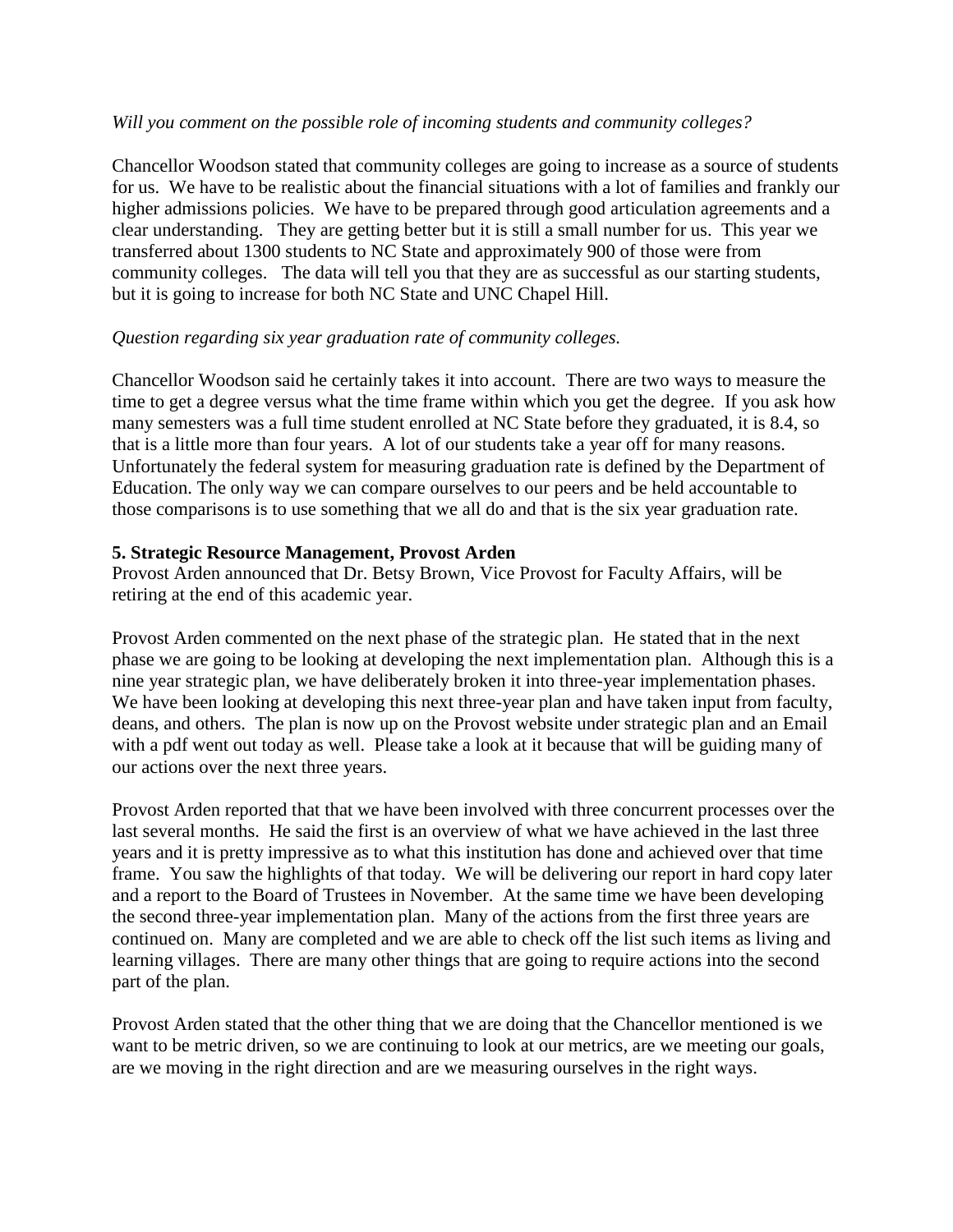You will also remember that the framework of the implementation plan is though we have five overarching goals to the plan, those overarching goals are metrics against three groups of actions.

## **Framework of Implementation Plan**

- Five SP goals
- Success of our students
- Scholarship and research
- Interdisciplinary scholarship
- Organizational excellence
- Local and global engagement
- Three overarching actions
- Cultivate excellence and continue investing in areas of emphasis
- Enhance student, faculty and staff success
- Improve institutional effectiveness while growing and realigning resources

Provost Arden explained when we started putting the first implementation plan together we realized that any given action often impacted 2, 3, 4 possibly 5 of our principle goals. Developing a metric of actions against goals was the best way to express this.

Provost Arden stated that one thing we are going to focus on today is improving institutional effectiveness while growing and realigning resources. Specifically, the part at the bottom of the page where it says develops resource generation, cost-cutting and reallocation strategies to support the strategic plan.

We are focusing on this today to give you an update in what has become known as strategic resource management process. Also going back it was very evident when we put our plan together that we are in the middle of some significant budget cuts. The big budget cuts really started 2008-2009 and then we begin to develop this plan in 2010 and released it 2011. By the time we got into the development of the plan, it was pretty clear that we were going to be facing ongoing budget cuts. If you will look over the last ten years we have had to administer \$163 million in recurring cuts as we have tried to develop this plan and move it forward. At the same time it is not an inexpensive plan. If we were to do everything that we said we were going to do, it would require continuing expansion of our budget of about \$114 million, cumulative one-time costs of \$208 million and cumulative space costs of \$198 million. It was very clear that a significant amount of what we were going to have to achieve is going to be on the backs not only of new revenue growth or cost cutting, but our willingness to redirect resources from our lowest to our highest priorities. We have appointed Duane Larick from the Provosts Office and Ginger Burks from Vice Chancellor Leffler's office to lead this project.

#### *Remarks from Ginger Burks*

Ginger discussed where the group has been in working on strategic resource management. She said the group was appointed last fall. We worked under the direction of the Chancellor and Provost. We first opened a website to collect ideas across campus. While working with that process, we also met with different groups across campus and have taken those ideas and cataloged each of them as they came in. We are approaching 200 ideas now, the process hasn't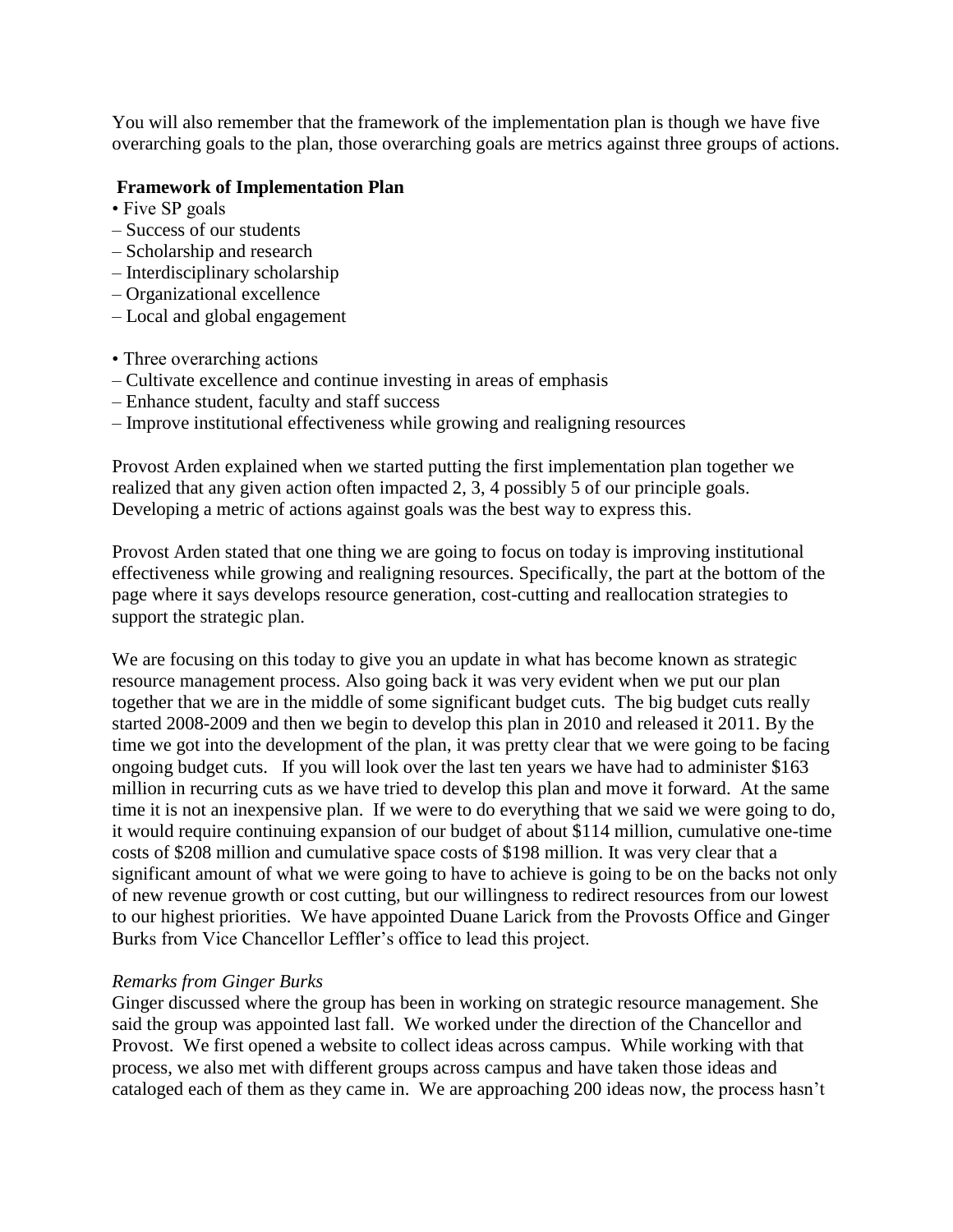ended. If you have ideas please reach out to Duane or myself. Our goal as a group was to vet them quickly.

Ginger went on to discuss where they are with the first phase of ideas.

Ginger stated that the recommendations were developed over the spring and were approved by the Chancellor toward the end of May. The implementation teams are now hard at work. She pointed out that there is a website (go.ncst.edu/srm) up with a lot more details on it.

Burks talked about some of the broad groupings of ideas that came in. She stated that they had a lot of interest in developing the summer term in a more effective way. There was interest in how we internally allocate enrollment related funds, looking to things that might be self-supporting and looking at internal and external students and what our opportunities and challenges might be there.

The ones that have become phase one of SRM are:

## **A. Common Internal Allocation Method for Enrollment related Academic Funds**

- At least 4 internal allocation methods currently exist
- No difference in funding allocated to NC State from the State of North Carolina for regular term or distance education during the Fall and Spring semesters
- Current allocation methodologies incentivize the choice of delivery method

**Recommendations:** NC State needs a uniform course funding allocation system to units delivering on-campus (regular –term and summer) and DE courses that is independent of the method of delivery.

# **B. Differential/PremiumTuition and Fees**

*Issue:* Premium tuition/fees could be considered for highly desirable, high earning and/or high cost majors/degrees.

*Recommendations:*

- Do not pursue premium/differentials at the undergraduate level at this time.
- Strategically identify master's programs to be considered for premium tuition & develop a more systematic way for determining what additional master's programs should be considered and how to submit them
- Consider College of Engineering program enhancement fee

# **C. Growth of Doctoral Education**

*Issue:* to meet the ambitious growth proposed for new doctoral students, NC State needs to find a financially sustainable model to do so.

#### *Recommendations*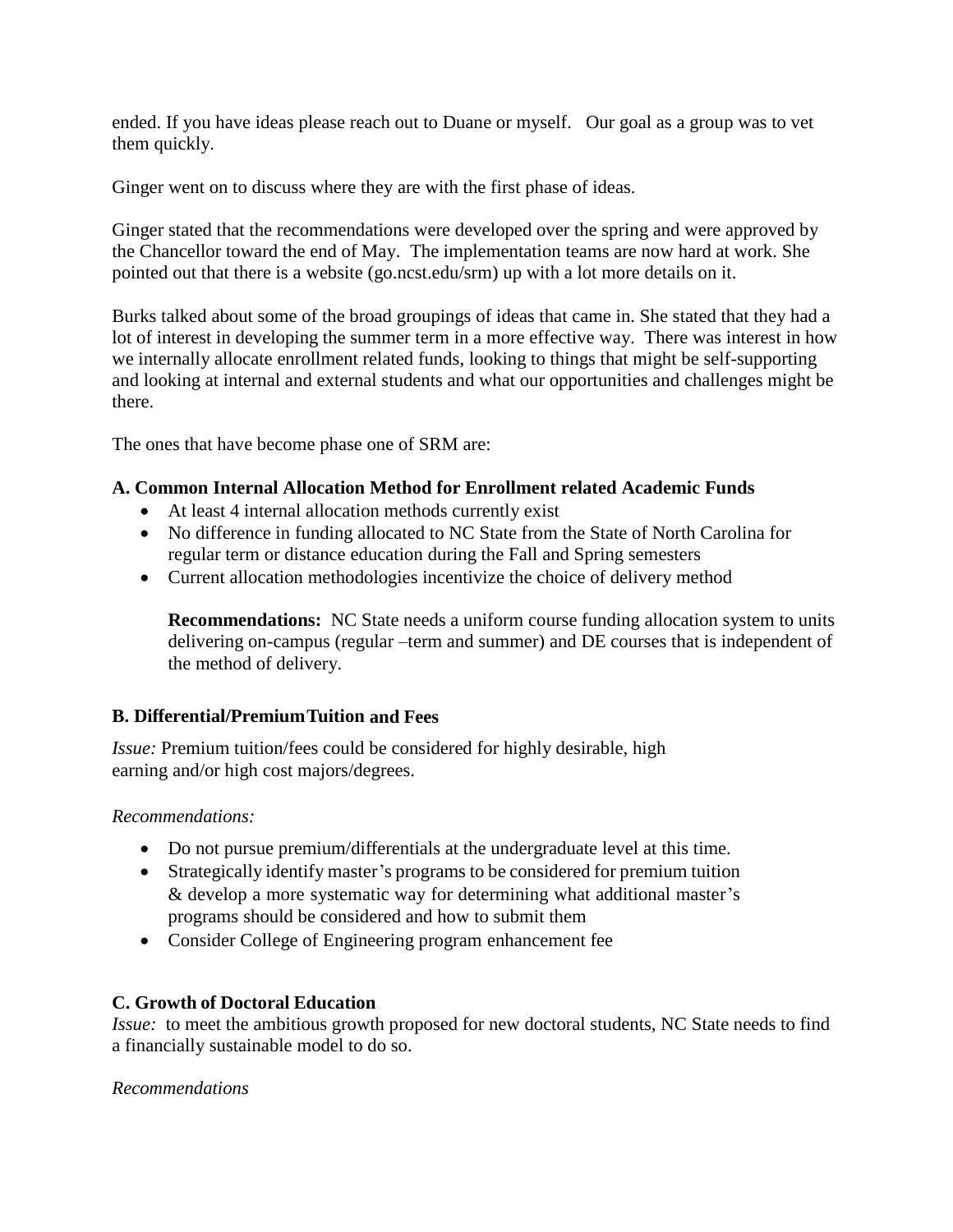- Evaluate the Provost's Fall 2014 doctoral stipend program pilot to potentially expand with modifications from lessons learned
- Establish an expectation of managing budget reductions without cutting graduate student stipend slots or funding
- Revise GSSP to be financially sustainable and maximize the number of doctoral students funded
- Incentivize inclusion of stipends in grant proposals
- Complete a market analysis of opportunities to grow doctoral enrollment in areas that may not require financial support
- Work to get NC State (& UNC-CH) graduate students included in the UNC System insurance plan
- Include graduate student support (fellowships) as an emphasis in the upcoming campaign

# **D. Internal Transfer**

# *Recommendations:*

- Manage all transfer admissions (internal and external) admissions through Undergraduate Admissions
- Analyze capacity drivers and resource constraints
- Consider a University College model

These four groupings of ideas have turned into eight teams.

Ginger stated that the next step is their work group continuing to work. There is a working group member on each of the eight teams and each of them has been charged with reporting back to our group so we can keep up with the progress. Each team in general is expected to complete their work over the fall semester with that information coming back for further work.

The working group is continuing to look at all of those ideas that were not in phase one. There is a phase two grouping under development and review right now and really emphasizing getting more information out and posing it on the website. She encouraged everyone to review the website.

# *Questions and Comments*

# *Will you comment on the University College idea?*

Provost Arden stated that when we formed DASA we always had the idea that the way we structured, that day one wasn't going to be the end point, so the concept is that we might bring together some programs within DASA; e.g., the First Year College, some of the current academic programs, the credit bearing programs into more of a unit within DASA as opposed to being broken up into sub-units as they are now.